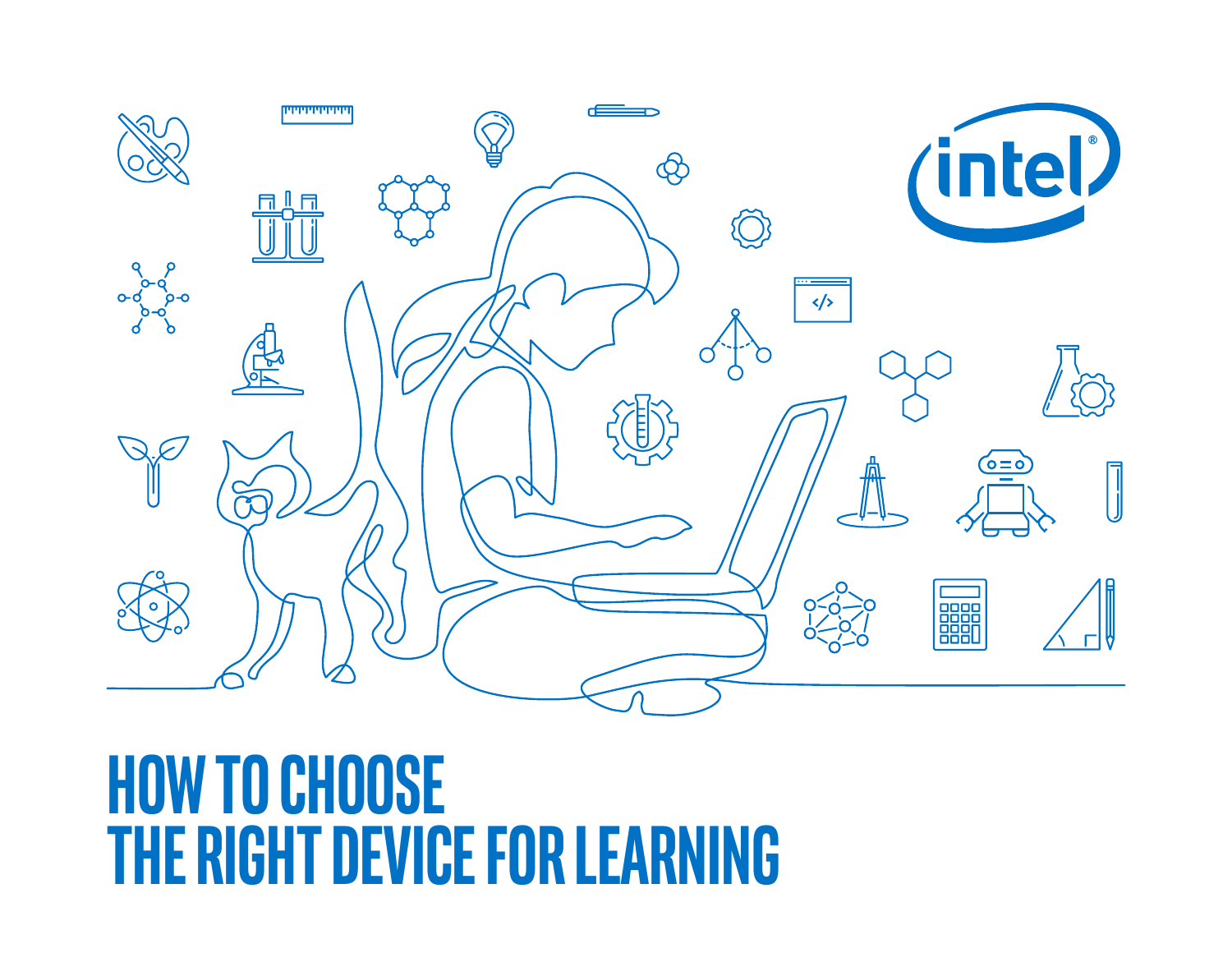## **Introduction**

So much has changed in our world: Bedrooms now double as classrooms, kitchen tables serve as desks, and windowsills function as lecterns. Something else that's changed? Everyone in the house now depends on a PC—it's no longer simply something that is "nice to have," it's now mission-critical for quality education and rich engagement between students and educators.

Whether you are looking for a laptop or desktop this new device will be a foundational tool, charged with turning "real" school experiences into virtual ones that encourage students to expand their critical thinking and problem-solving skills. No longer just a means to access content, your PC is the bridge to an expanded virtual learning experience.

This guide will help you decide on the solution that's best for your child. As tempting as it may be to focus solely on cost, it's important to consider your child's needs over time and think of this as a long-term investment. Here are four important things to think about before investing:

- 1. [Identify Your Requirements](#page-2-0)
- 2. [Size the Performance You Need](#page-3-0)
- 3. [Commit to Online Security & Safety](#page-4-0)
- 4. [Plan for the Future](#page-5-0)

You'll find a buying checklist and details about each of these considerations on the following pages.

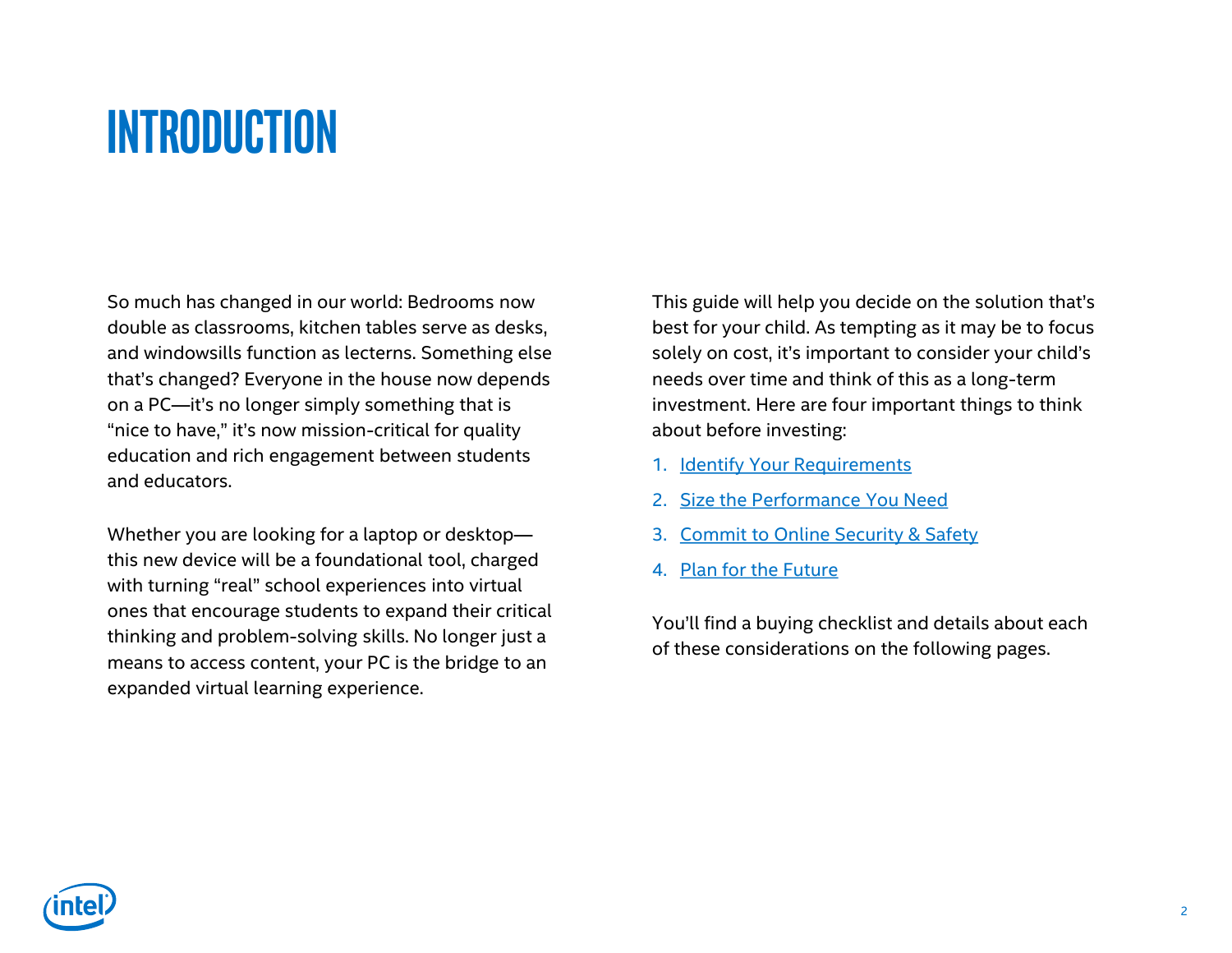## <span id="page-2-0"></span>**1. Identify Your Requirements**



#### **TYPICAL STUDENT USAGE**

#### **Elementary Student**

- **Digital Content Access**
- Remote Learning Access Educational Apps **\_\_\_\_\_\_\_\_\_\_\_\_\_\_\_\_\_\_\_\_\_\_\_\_\_\_**

#### **Middle School Student**

- Digital Content Access
- Remote Learning Access Educational Apps
- **•** Productivity Tools
- Multitasking
- Programming /Coding
- **•** Digital Content Creation

**\_\_\_\_\_\_\_\_\_\_\_\_\_\_\_\_\_\_\_\_\_\_\_\_\_\_**

■ Data Science

#### **High School Student**

- **•** Digital Content Access
- Remote Learning Access Educational Apps
- **•** Productivity Tools
- Multitasking
- Programming /Coding
- **•** Digital Content Creation
- Data Science
- **·** Sim/Modeling
- AI/Machine Learning
- Esports

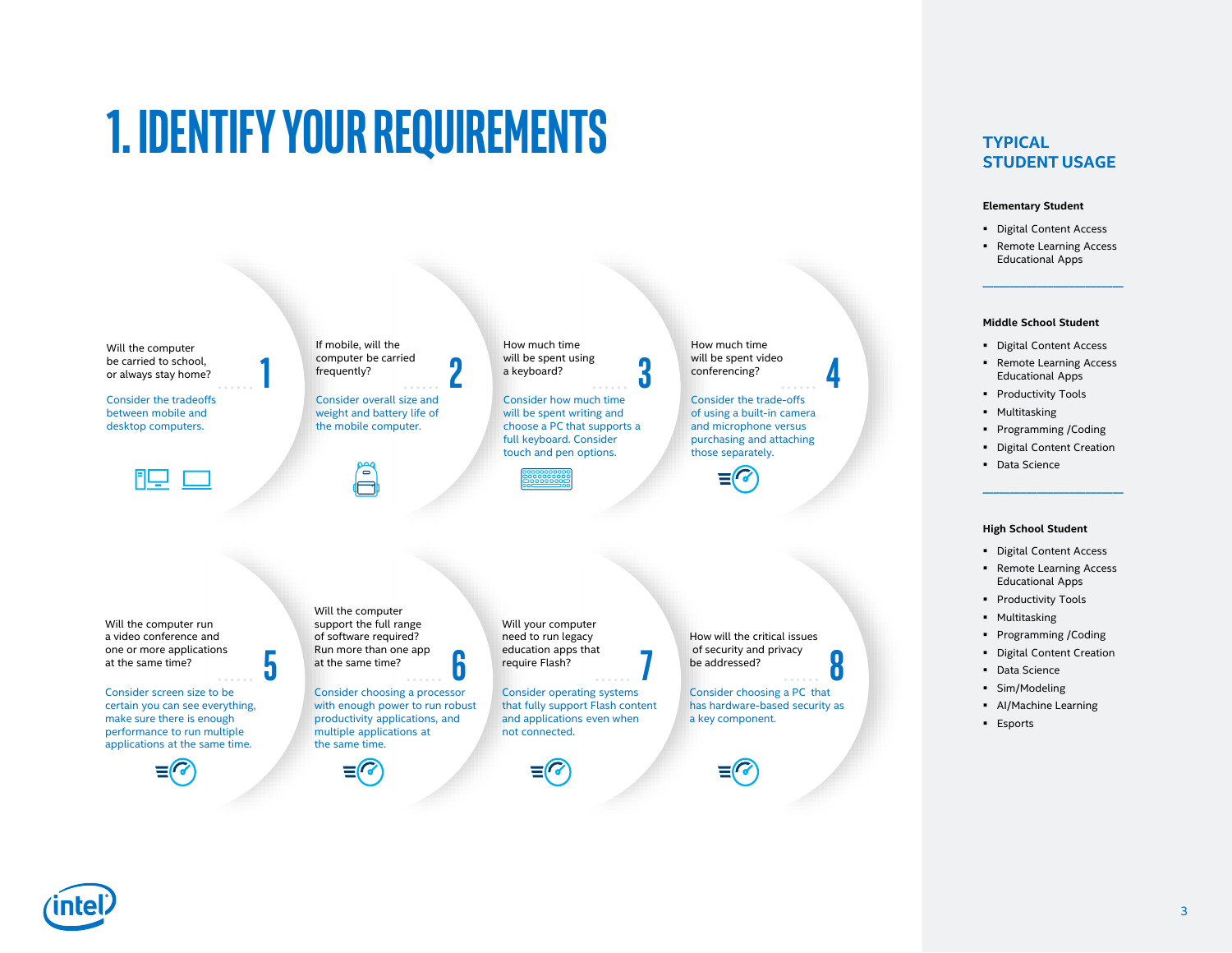## <span id="page-3-0"></span>**2. Size the Performance You Need**

This chart shows a range of educational activities and the performance they require. As more applications run at the same time, more performance is needed.



For more complete information about performance and benchmark results, visit [www.intel.com/benchmarks](http://www.intel.com/benchmarks).

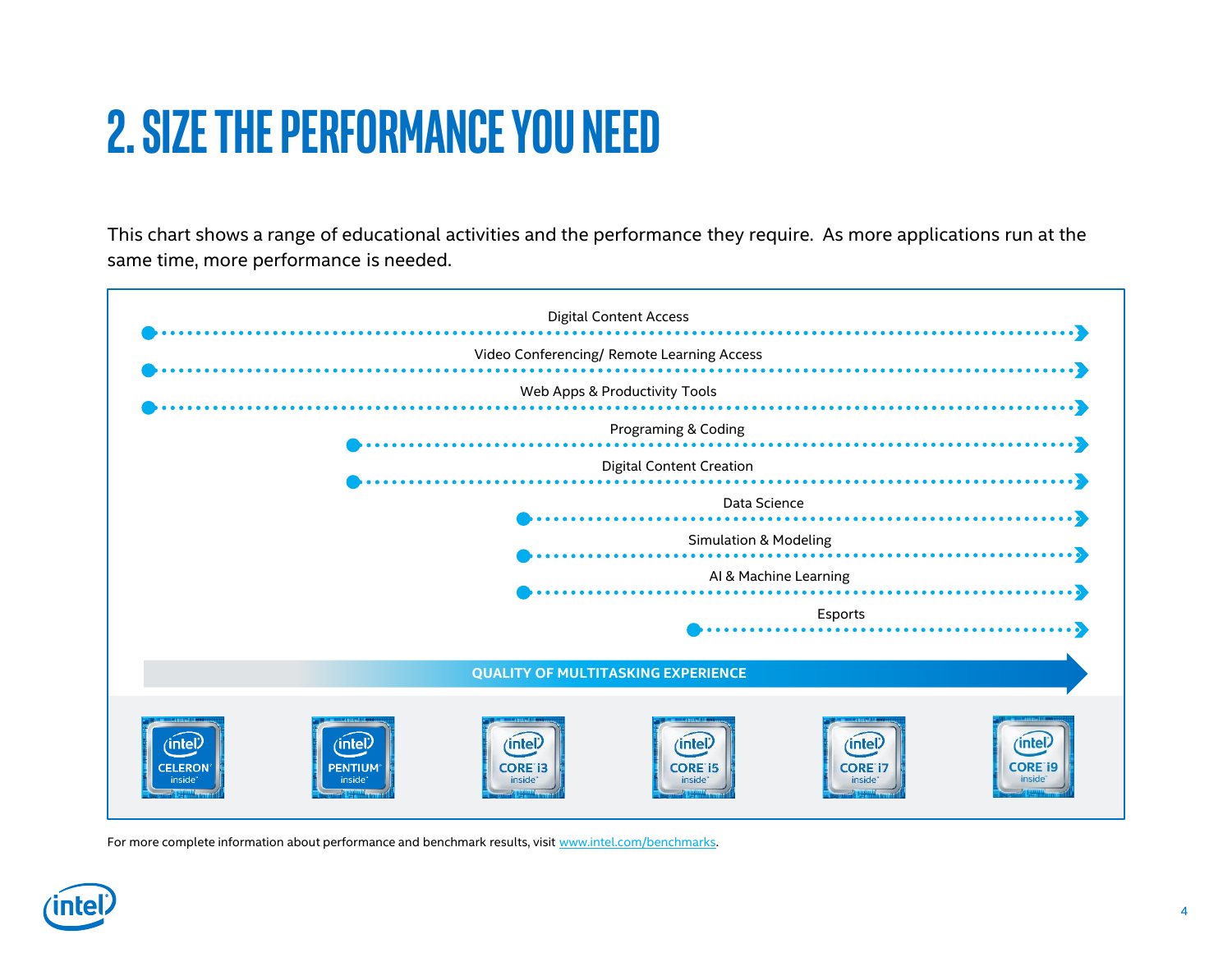## <span id="page-4-0"></span>**3. Commit to Online Security and Safety**

Security is an ongoing priority, not a one-time event or project. At Intel, we are committed to helping advance security and performance as the cornerstone of future architectures using world-class product development policies, processes, and tools. Our security design principles require designers, developers, coders, validators, and architects to proactively and consistently consider the security implications of design decisions and to build resilience into our products.

### **TIPS FOR ONLINE SAFETY**

- Set up parental controls through your internet provider and on the PC's operating system.
- Teach your kids the value of strong passwords and not to share them with anyone except you.
- Be aware. Don't allow your child to use Private or Incognito mode.

[View online safety tips](https://www.k12blueprint.com/sites/default/files/attachments/9 Online Safety Tips_0.pdf)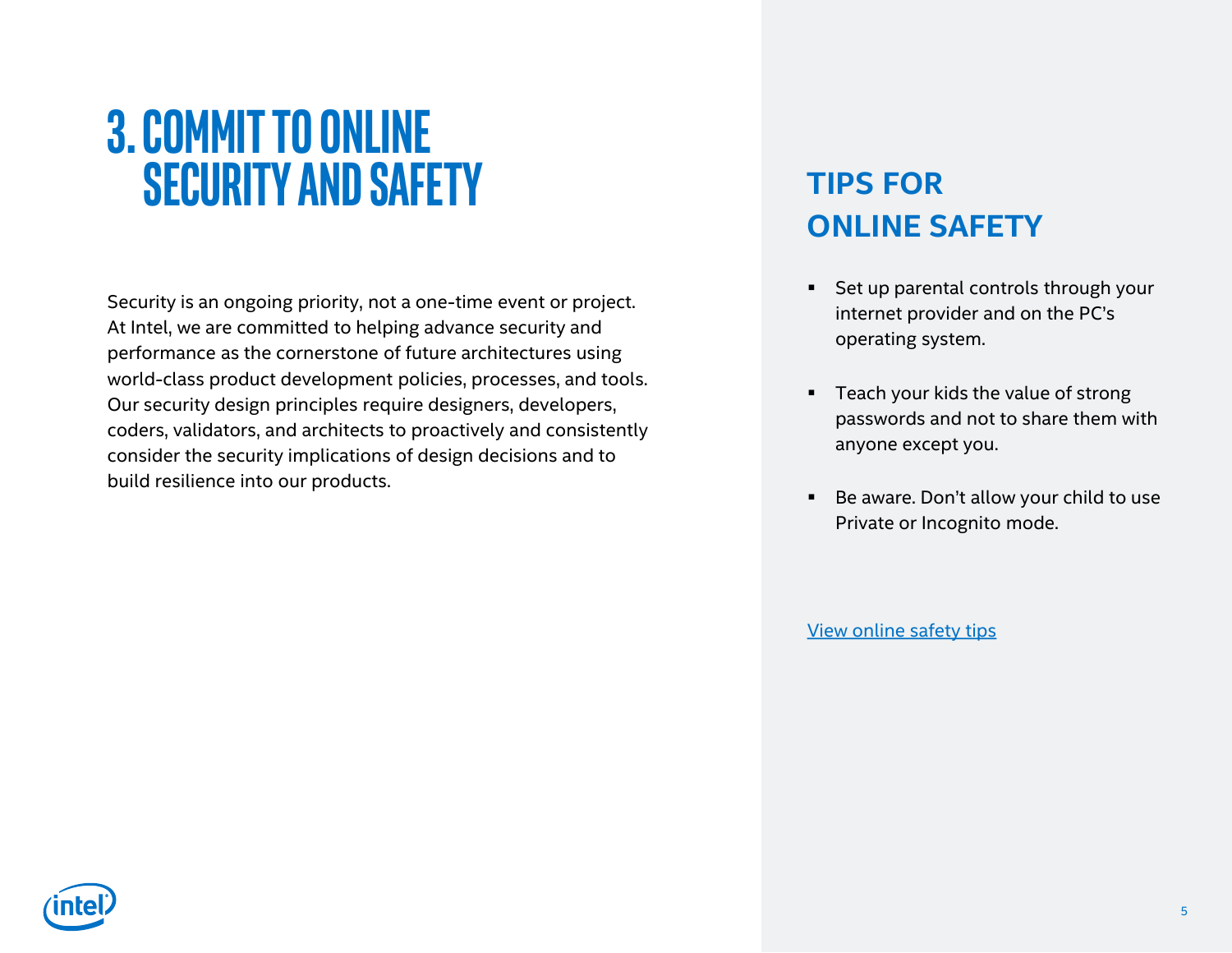## <span id="page-5-0"></span>**4. Plan for the Future**

Your family will be using the PC you purchase now for a significantly longer time than your children will be learning remotely. There are a wide variety of personal computers with Intel® Core™ processors from lightweight notebooks through desktop creativity and gaming PCs that can meet the collaboration, communication, and creativity needs of children, parents, and educators.

**How old is your child today and how will they be using the device in four years?** Think about the future use of your machine as your child grows. Investing a little bit more on processing power, system memory, and system storage will give them the tools they need to learn well into the future.

**Does the device have the operating system capabilities and the processing power for video editing, productivity work, or creative applications like those in the Adobe\* Creative Cloud or to play the latest Esports titles?** If you have children in secondary or higher education that want to develop their technical or artistic skills, you may want to consider a higher-end device to support advanced coding and multimedia production.

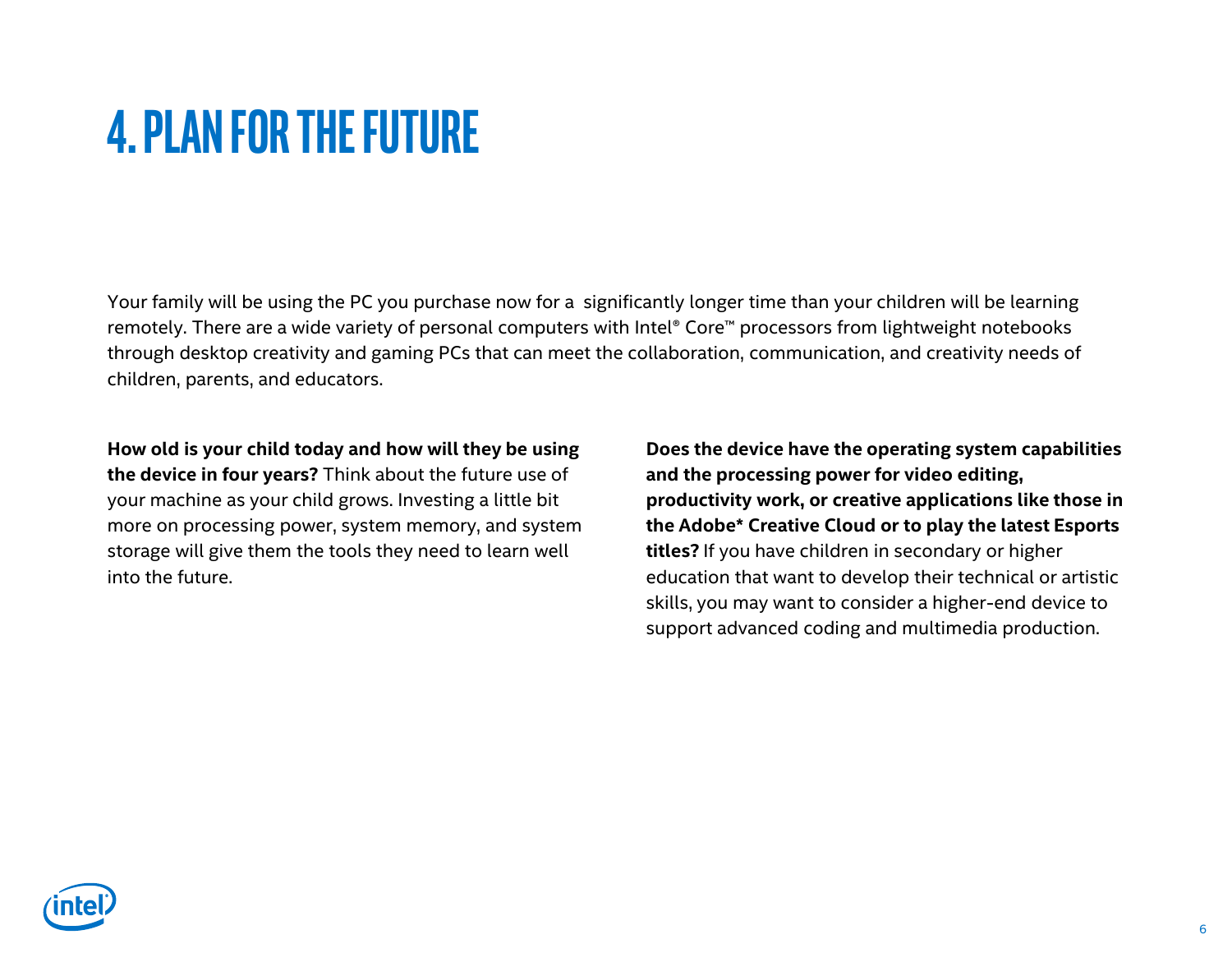## **Check out our Parents' Guide for Learning**

The Parent's' Guide is designed for all families — there are no minimum technology access or resource requirements. Like the Educators' Guide, the Parents' Guide includes a list of resources that are trustworthy, subscription-free, and work even if your family doesn't have the latest computer. And parents will appreciate that it balances on- and offscreen activities.



Practical tips and resources to use in your home